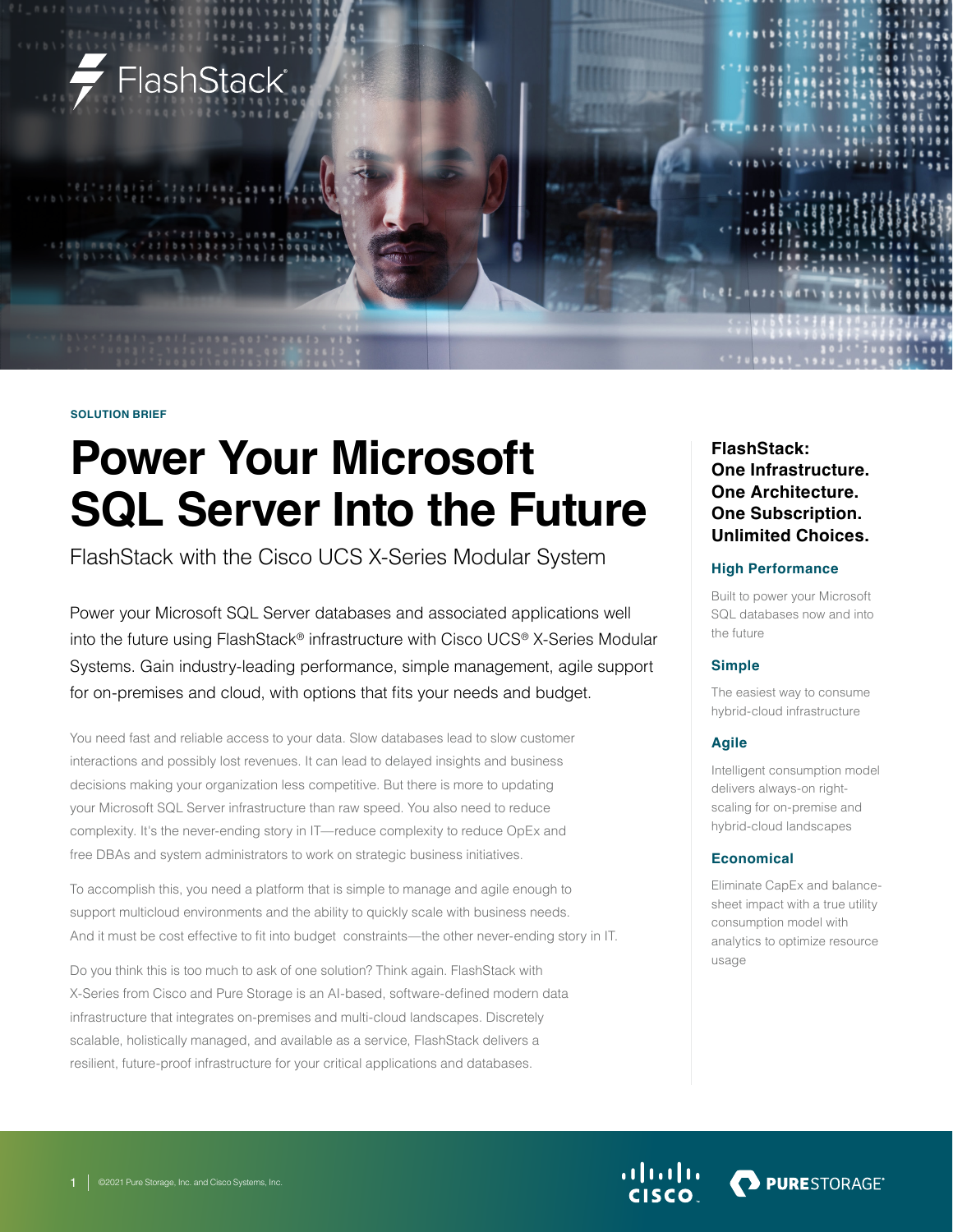



## **FlashStack as-a-Service**

## **Modern Economics for Modern Infrastructure**

**Flexible purchasing**

Never miss opportunities or SLAs. You always have the capacity you need, instantly.

#### **True "pay as you go" model**

Not a recycled lease plan, but a real utility-based solution that aligns costs with usage.

## **Unified monitoring, management and provisioning**

You gain real-time visibility into usage levels and costs maximizes IT efficiency and eliminates surprises.

## **Deployment reliability that you can trust**

Pre-tested, validated designs means faster time to value with significantly reduced risks.

## **FlashStack With Cisco UCS X-Series for SQL Server**

FlashStack with Cisco UCS X-Series Modular System is the first that is exclusively managed through the Cisco Intersight™ platform. It helps you simplify your data center with cloudoperated infrastructure. It is an adaptable system that can support Microsoft SQL Server and provide a consolidation platform that provides better performance, automation, and efficiency.

## **Excellent Performance**

FlashStack with X-Series was designed from ground up for hybrid cloud and therefore has been able to leapfrog competitors in terms of its functionality and readiness. It uses the latest Intel® Xeon® Scalable processors, supports a large memory capacity, features NVMe over fabric for the fastest I/O access, and all-flash storage from Pure Storage. Each component has been designed to maximize performance and eliminate bottlenecks. FlashStack with X-Series has the power and flexibility to run multiple SQL databases side by side, either running on bare metal or virtualized.

## **Streamlined Management With Intersight**

The Cisco Intersight platform is a software-as-a-service (SaaS) infrastructure lifecycle management solution that delivers simplified configuration, deployment, maintenance, and support. With a SaaS model, you always use the most up-to-date management software, you don't have to manage managers, and you don't have to worry about incompatible versions. With Cisco Intersight, you get all the benefits of SaaS delivery combined with full lifecycle management. Automated failover between compute nodes to ensures access to data are supported by Intersight. It can manage distributed servers and Pure FlashArray storage systems across data centers, remote sites, branch offices, and edge environments.

## **FlashStack with Cisco UCS X-Series Modular Systems**



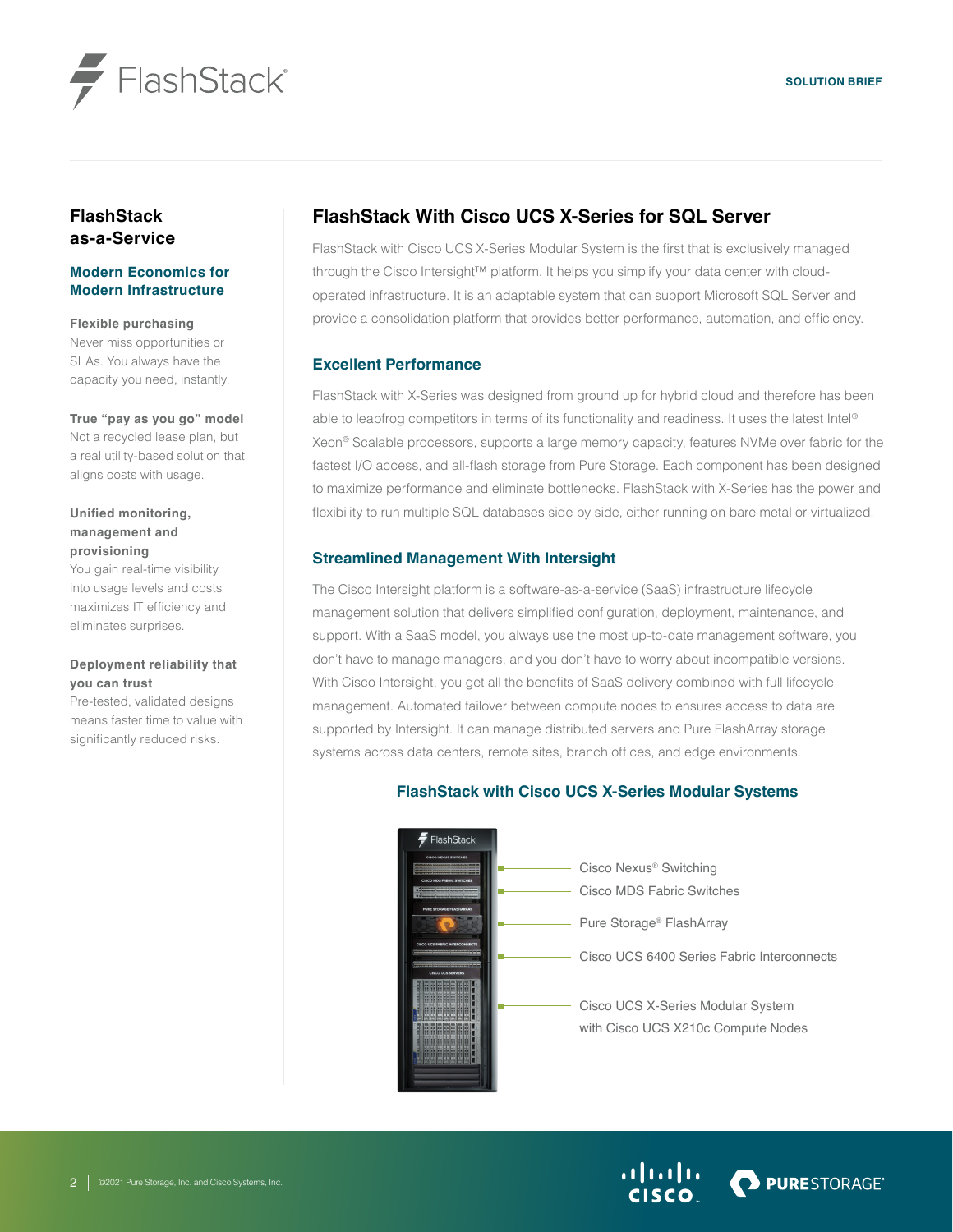

## **IDC Review of Cisco UCS X-Series**

### **Application Aware**

Intersight Workload Optimizer with Cisco AppDynamics<sup>®</sup> software delivers best-inclass application performance monitoring and management. Optimize FlashStack resources and performance by managing systems and apps together!

### **Container Ready**

FlashStack is your intelligent infrastructure for everything, including modern container deployments including Kubernetes and Portworx® platforms. Simplify IT by managing containers with the same Intersight console.

## **AI-Enabled**

FlashStack management is now AI-enabled. Intersight and Pure recognize and respond to the status of each layer, taking proactive action to respond to business needs instantly.

The Cisco Intersight platform is modular, so you can adopt services based on your individual requirements. The platform dramatically simplifies IT operations by bridging applications with infrastructure, providing visibility and management from bare-metal servers and hypervisors to serverless applications, thereby reducing costs and mitigating risk. This unified SaaS platform uses an open REST API to provide a common interface that integrates with third party platforms and tools, easing management through DevOps practices.

Cisco Intersight offers an always-on connection to the Cisco® Technical Assistance Center (Cisco TAC), constantly monitoring your environment to help identify configuration issues before they become problems. It watches for anomalous infrastructure events, capturing log information and providing centralized alerts about failures or policy violations. It can automatically generate and forward Cisco TAC support cases when required and even obtain return material authorizations (RMAs) automatically.

#### **Configur<sup>e</sup> Deploy Ma h**<br>**h**<sub>5</sub> **<sup>e</sup>z<sup>i</sup> <sup>m</sup>i<sup>t</sup> <sup>p</sup> <sup>O</sup> Su pport** Connected Cisco TAC Telemetry, analytics, and root-cause analysis powered by Cisco intelligence Optimize application performance across any workload End-to-end visibility into utilization and costs SaaS-delivered infrastructure-as-code integration Policy-based, low-code orchestration SaaS-delivered updates Consolidated dashboard Deploy any workload to meet any application requirement API-driven, DevOps-enabled hybrid cloud delivery

## **Everything You Need in a Modern Management Platform**